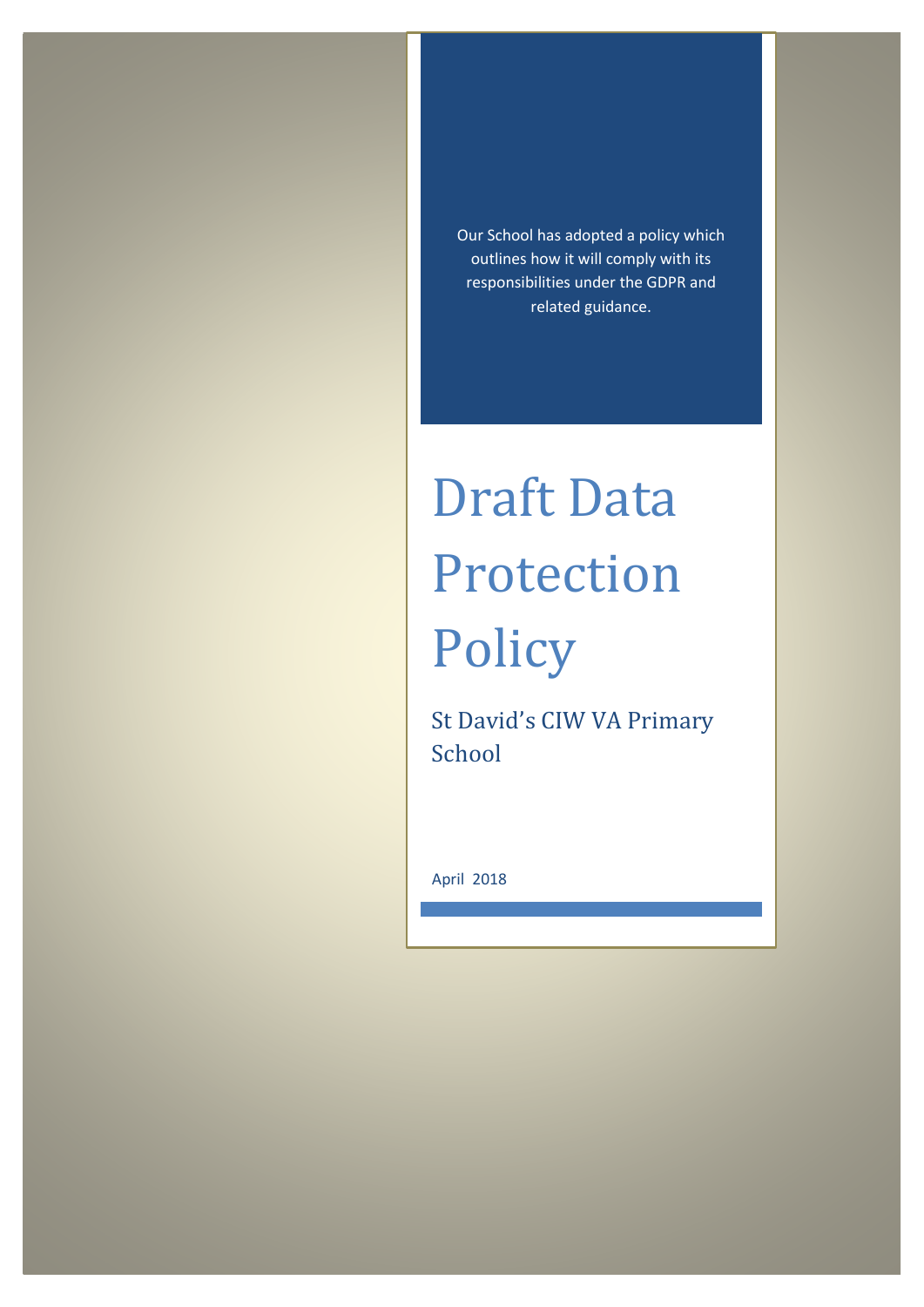## **Index**

|     |                                                  | Page           |
|-----|--------------------------------------------------|----------------|
| 1.  | <b>Policy Statement</b>                          | $\overline{2}$ |
| 2.  | <b>Governance and Accountability</b>             | 2              |
| 3.  | <b>Definitions</b>                               | 3              |
| 4.  | <b>Data Protection Principles</b>                | 3              |
| 5.  | <b>Legal Basis for Processing</b>                | 4              |
| 6.  | <b>Privacy notices</b>                           | 5              |
| 7.  | <b>Individual Rights</b>                         | 5              |
| 8.  | <b>Exemptions to the Right of Subject Access</b> | 5              |
| 9.  | <b>Information Society Services to Children</b>  | 6              |
| 10. | <b>Right to Rectification and Erasure</b>        | 6              |
| 11. | <b>Records Management</b>                        | 7              |
| 12. | <b>Security</b>                                  | $\overline{7}$ |
| 13. | <b>Contracts and Data Sharing</b>                | 8              |
| 14. | <b>Data Protection Impact Assessments</b>        | 8              |
| 15. | <b>Data Breaches</b>                             | 9              |
| 16. | <b>Compliance Status</b>                         | 9              |
| 17. | <b>Policy Revision</b>                           | 9              |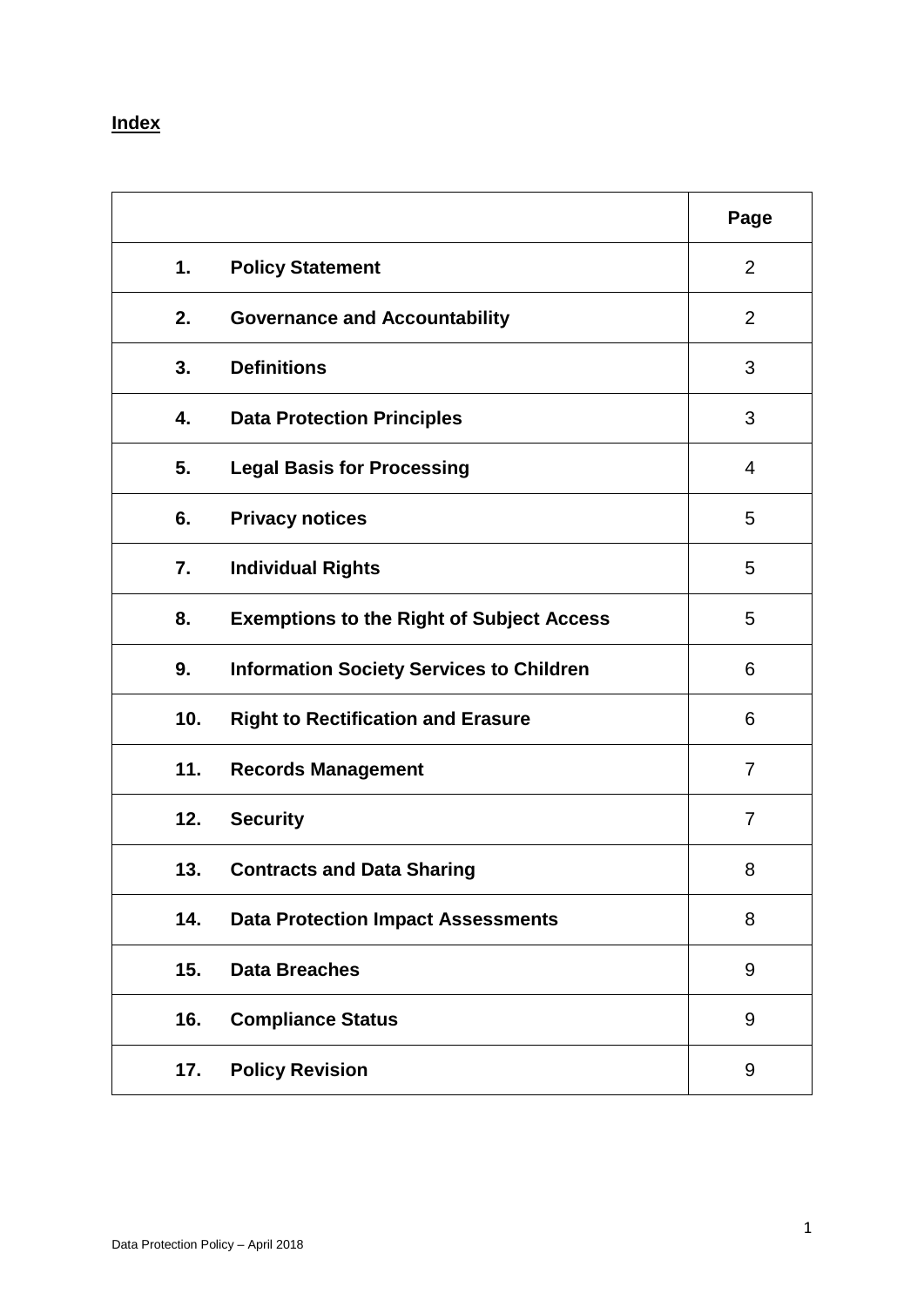## **DATA PROTECTION POLICY**

#### **1. Policy Statement**

This policy outlines how this School will comply with its responsibilities under the General Data Protection Regulations. Accordingly it is not intended as a training document, for further details in respect of the GDPR reference should be made to the Information Commissioner's Office "Guide to the General Data Protection Regulation (GDPR)." [https://ico.org.uk/for-organisations/guide-to-the-general-data](https://ico.org.uk/for-organisations/guide-to-the-general-data-protection-regulation-gdpr/)[protection-regulation-gdpr/](https://ico.org.uk/for-organisations/guide-to-the-general-data-protection-regulation-gdpr/)

Further it should be noted that at the time of writing the Government has introduced a Data Protection Bill, which is currently progressing through Parliament. Accordingly this policy will need to be reviewed once that Bill has been finalised.

This policy is supplemental to any other school policies in respect of information management.

The School needs to collect and use certain types of personal information in order for it to provide education and other associated functions. This includes information on current, past and prospective to pupils, parents, staff, contractors, partners and others who come into contact with the School. This personal information must be dealt with properly no matter how it is collected, recorded and used – whether on paper, by computer or recorded on other material.

#### **2. Governance and Accountability**

All staff have responsibilities for ensuring the security and safekeeping of the personal information held. Appropriate training will be provided to all staff processing personal data, who are required to complete the training.

Day to day responsibility for ensuring the implementation of this policy will operate under the auspices of the Senior Leadership Team, which in turn will be supported by the Governing Body. Practical guidance in relation to implementation is contained within the ICO guide referenced above.

Overall responsibility for data protection has been delegated to Mrs Hoffrock, the Headteacher, who is the School's interim Data Protection Officer and will report to the Governing Body.

A record of internal processing activities will be maintained. Clear, comprehensive and transparent privacy policies and procedures will be maintained.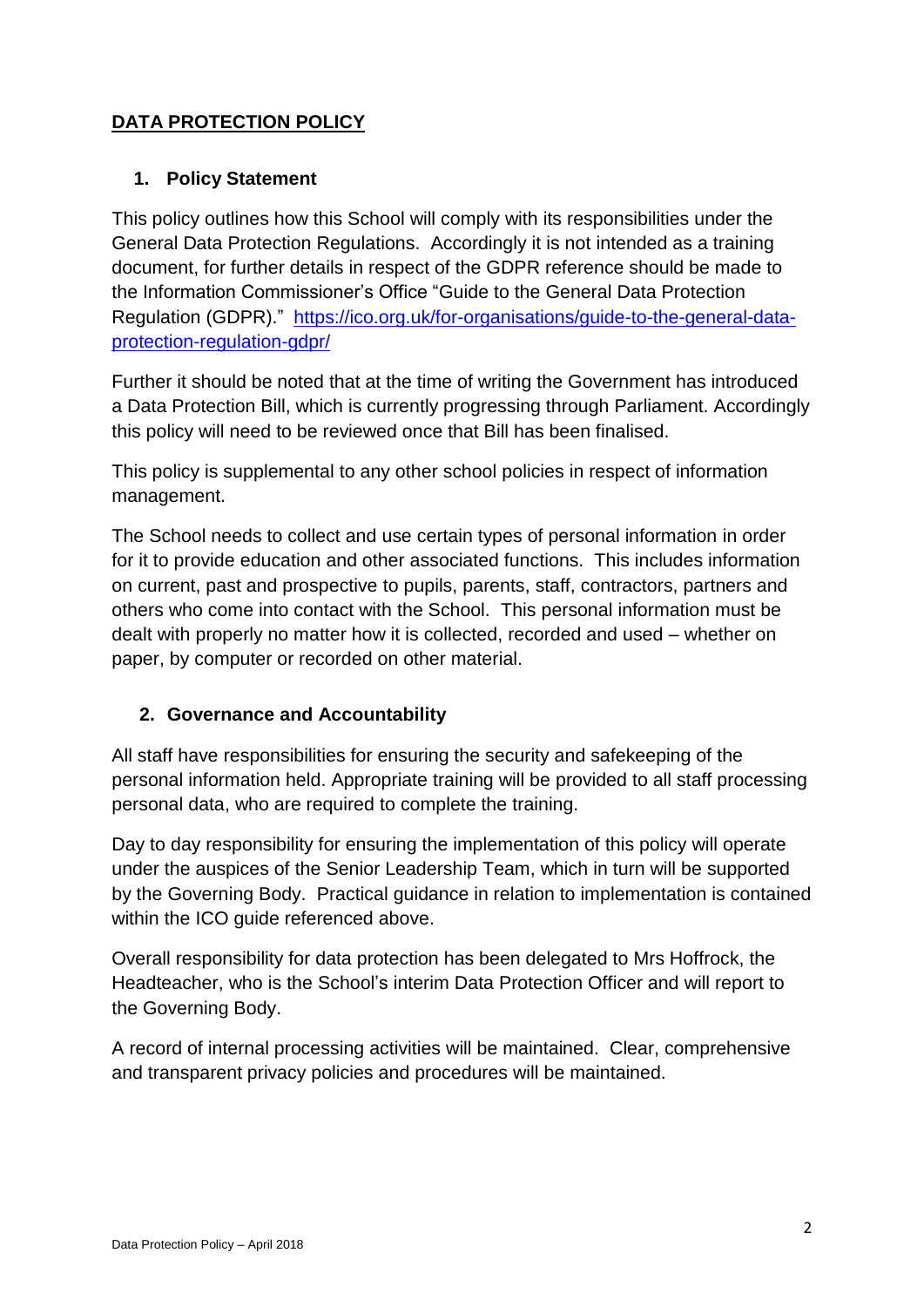## **3. Definitions**

*'Personal Data' –* any information relating to an identifiable person who can be directly or indirectly identified in particular by reference to an identifier.

This definition provides for a wide range of personal identifiers to constitute personal data, including name, identification number, location data or online identifier, reflecting changes in technology and the way organisations collect information about people.

*'Special categories of personal data'* – Article 9 of the GDPR refers to sensitive personal data as "special categories of personal data". Personal data revealing racial or ethnic origin, political opinions, religious or philosophical beliefs, or trade union membership, and the processing of genetic data, biometric data for the purpose of uniquely identifying a natural person, data concerning health, education outcomes or data concerning a natural person's sex life or sexual orientation.

*'Processing' –* Obtaining, recording or holding data.

*'Data subject' –* The person whose personal data is held or processed.

*'Data controller' –* A person or organisation that determines the purposes for which, and the manner in which, personal data is processed.

*'Data processor' –* A person, other than an employee of the data controller, who processes the data on behalf of the data controller.

#### 4. **Data Protection Principles**

The School regards the lawful and proper treatment of personal information as being fundamental to the effective delivery of its objectives and is key to the maintenance of confidence between the School and its pupils, staff and parents.

Under the GDPR, the data protection principles set out the main responsibilities for organisations.

Article 5 of the GDPR requires that personal data shall be:

"a) processed lawfully, fairly and in a transparent manner in relation to individuals;

b) collected for specified, explicit and legitimate purposes and not further processed in a manner that is incompatible with those purposes; further processing for archiving purposes in the public interest, scientific or historical research purposes or statistical purposes shall not be considered to be incompatible with the initial purposes;

c) adequate, relevant and limited to what is necessary in relation to the purposes for which they are processed;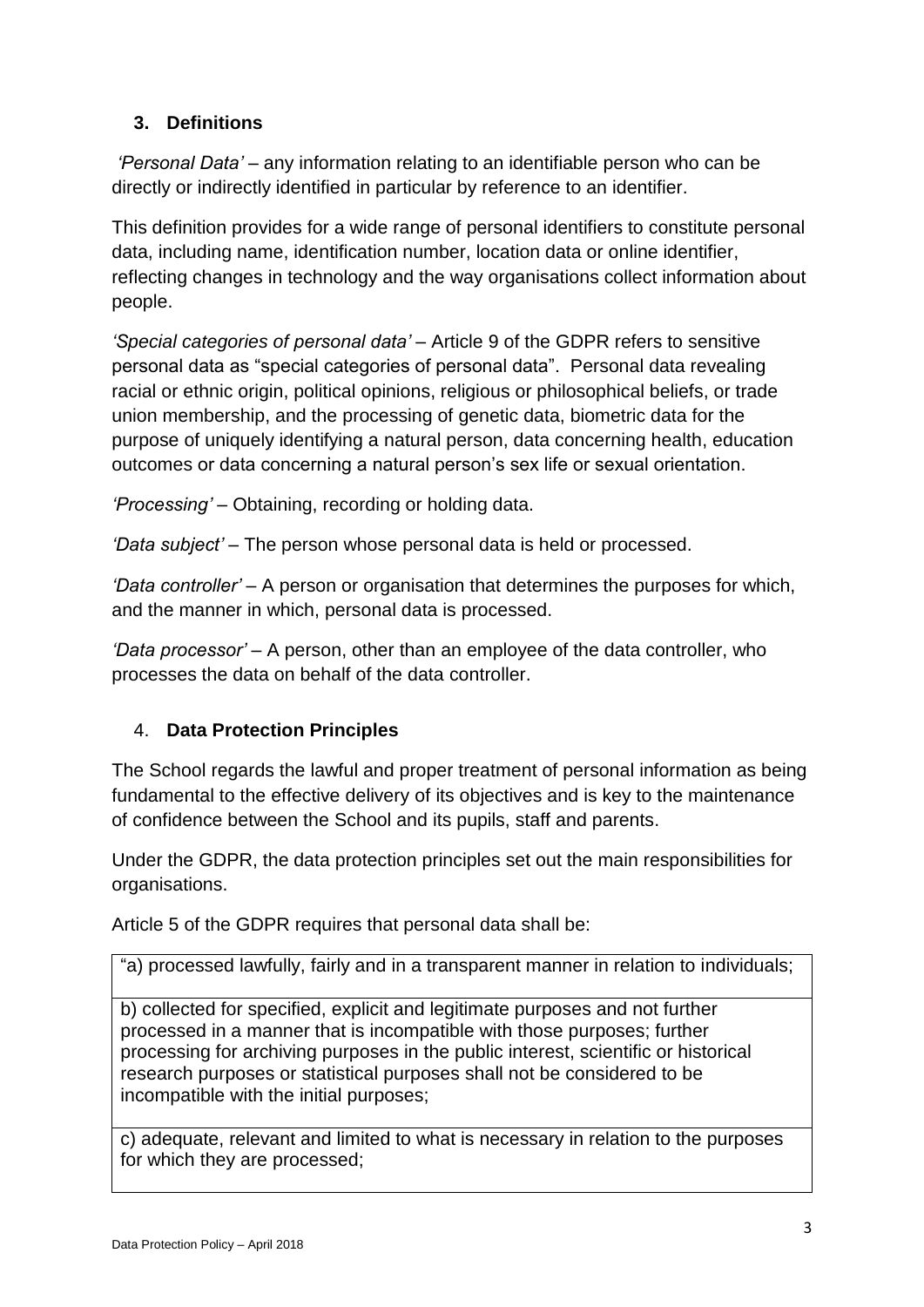d) accurate and, where necessary, kept up to date; every reasonable step must be taken to ensure that personal data that are inaccurate, having regard to the purposes for which they are processed, are erased or rectified without delay;

e) kept in a form which permits identification of data subjects for no longer than is necessary for the purposes for which the personal data are processed; personal data may be stored for longer periods insofar as the personal data will be processed solely for archiving purposes in the public interest, scientific or historical research purposes or statistical purposes subject to implementation of the appropriate technical and organisational measures required by the GDPR in order to safeguard the rights and freedoms of individuals; and

f) processed in a manner that ensures appropriate security of the personal data, including protection against unauthorised or unlawful processing and against accidental loss, destruction or damage, using appropriate technical or organisational measures."

Article 5(2) requires that:

The controller shall be responsible for, and be able to demonstrate, compliance with the principles.

The School will process all personal information to help support the delivery of education in accordance with its aims, responsibilities and obligations. All personal data will be processed in accordance with the principles.

#### **5 Legal basis for Processing**

Personal information will only be processed where there is a lawful basis for doing so. Under the GDPR there are six available lawful bases for processing. Which basis is most appropriate to use will depend on the purpose and relationship with the individual.

The lawful bases for processing are set out in Article 6 of the GDPR and in the forthcoming Data Protection Act. The School will ensure that at least one of these will apply whenever the school processes personal data.

In order to lawfully process sensitive data called special personal data in the GDPR, the School must identify both a lawful basis under Article 6 and a separate condition for processing special category data under Article 9. These do not have to be linked.

Further details in relation to this are at the attached link.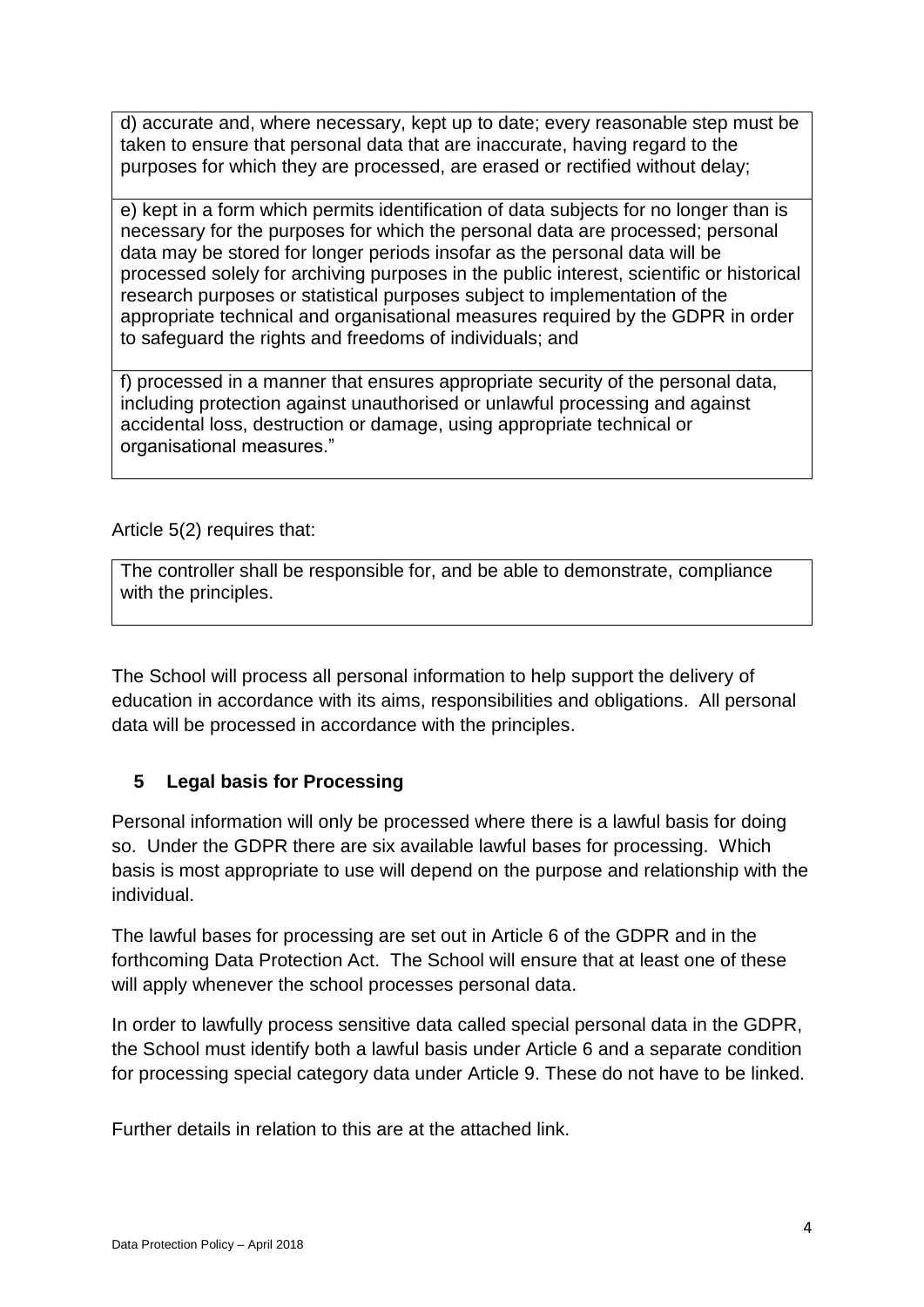[https://ico.org.uk/for-organisations/guide-to-the-general-data-protection-regulation](https://ico.org.uk/for-organisations/guide-to-the-general-data-protection-regulation-gdpr/lawful-basis-for-processing/)[gdpr/lawful-basis-for-processing/](https://ico.org.uk/for-organisations/guide-to-the-general-data-protection-regulation-gdpr/lawful-basis-for-processing/)

## **6. Privacy Notices**

The School will, at the point of collection, unless an appropriate exemption applies, inform individuals of the specific purpose or purposes for which the School will use their personal information. To ensure the information required by Article 13 is communicated to the individual.

## **7. Individual Rights.**

The School regards individuals' rights as fundamental and therefore endorses the enhancement of individual data rights as set out in the legislation. All requests for personal information will be dealt with in accordance with the individual's statutory rights. Queries regarding the School's processing of personal data will be dealt with promptly and courteously.

The GDPR provides the following rights for individuals:

- 1. The right to be informed (Privacy notices).
- 2. The right of access
- 3. The right to rectification
- 4. The right to erase
- 5. The right to restrict processing
- 6. The right to data portability
- 7. The right to object
- 8. Rights in relation to automated decision-making and profiling.

## **8. Exemptions – to the Right of Access**

The proposed Data Protection Bill introduces exemptions to the Right of access as follows, the right to obtain personal information (subject access) is exempted in respect of Education Data if its release would be likely to cause serious harm to the physical or mental health of the data subject or another individual.

The right of access does not apply to child abuse data to the extent that the application of the provision would not be in the best interests of the data subject. Child abuse data includes physical injury (other than accidental injury) to, and physical and emotional neglect, ill-treatment and sexual abuse of an individual aged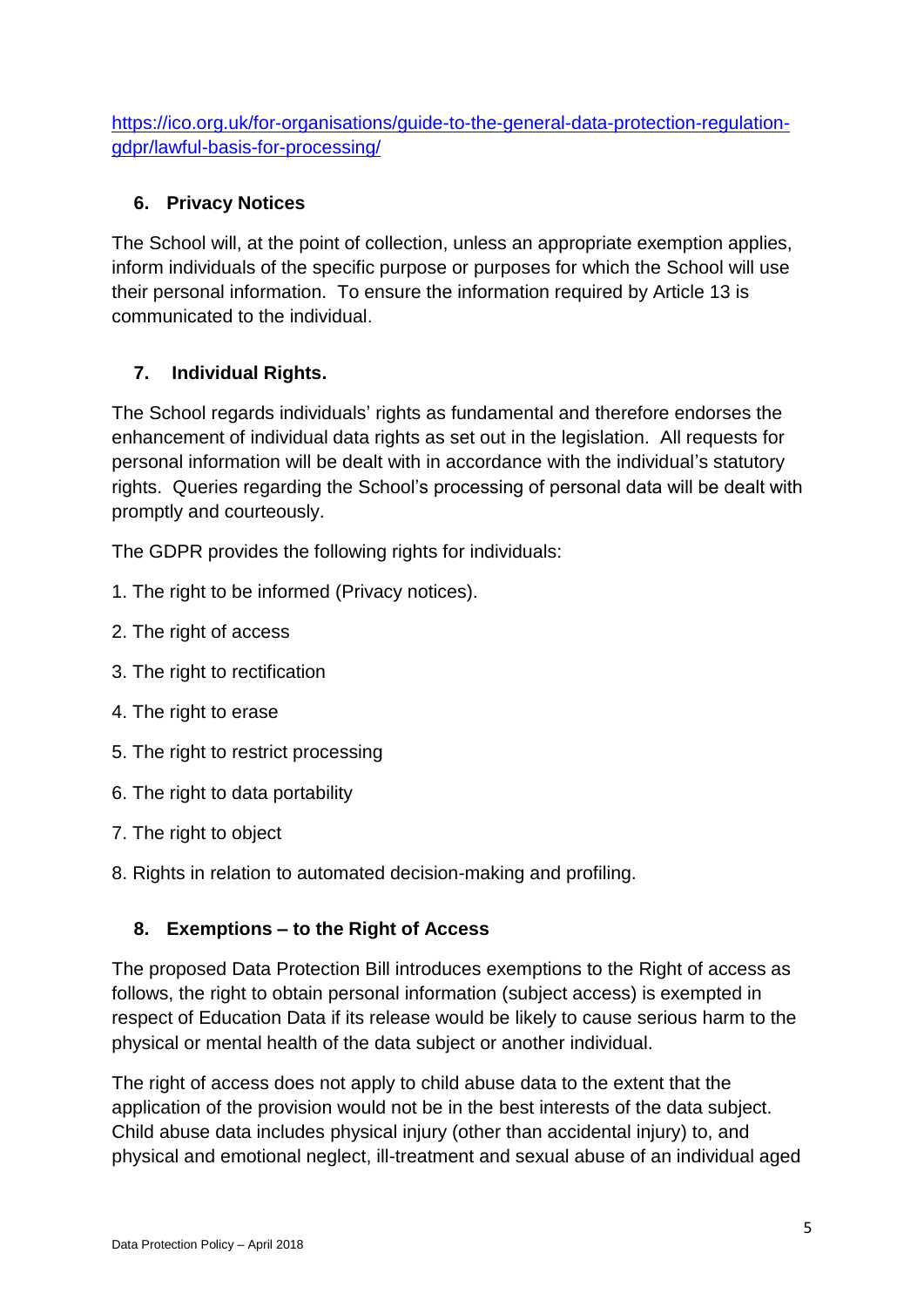under 18. It consists of data whether they have been subject to or may be at risk of Child abuse.

The right of subject access is exempted in respect of statements of special educational needs where disclosure is prohibited or restricted under the law governing special educational needs and disability. Equally the right is exempted where prohibited or restricted under the Adoption and Children Act 2002 and the Human Fertilisation and Embryology Act 2008.

Further details on individual rights are contained within the attached link:

[https://ico.org.uk/for-organisations/guide-to-the-general-data-protection-regulation](https://ico.org.uk/for-organisations/guide-to-the-general-data-protection-regulation-gdpr/individual-rights/)[gdpr/individual-rights/](https://ico.org.uk/for-organisations/guide-to-the-general-data-protection-regulation-gdpr/individual-rights/)

## **9. Information Society Services to Children**

The GDPR contains new provisions intended to enhance the protection of children's personal data. Where services are offered directly to a child, the School must ensure that the privacy notice is written in a clear, plain way a child understands. Consent of the child will only be lawful if the Child is at least 13 years of age. Where the child is below this age consent has to be given by the holder of parental responsibility for the child.

## **[https://ico.org.uk/for-organisations/guide-to-the-general-data-protection](https://ico.org.uk/for-organisations/guide-to-the-general-data-protection-regulation-gdpr/applications/children/)[regulation-gdpr/applications/children/](https://ico.org.uk/for-organisations/guide-to-the-general-data-protection-regulation-gdpr/applications/children/)**

## **10. Right to Rectification and Erasure**

The GDPR gives individuals the right to have personal data rectified if it is inaccurate or incomplete. The School will make it easy for individuals to access and correct their personal information. Where a request for rectification is received, the statutory time limit is one month. This can be extended by two months where the request for rectification is complex.

The right to erasure is also known as "the right to be forgotten" and enables an individual to request the deletion or removal of personal data where there is no compelling reason for its continued processing. There are some specific circumstances where the right to erasure does not apply, for example where safeguarding and social services legislation prevents this.

[https://ico.org.uk/for-organisations/guide-to-the-general-data-protection-regulation](https://ico.org.uk/for-organisations/guide-to-the-general-data-protection-regulation-gdpr/individual-rights/right-to-rectification/)[gdpr/individual-rights/right-to-rectification/](https://ico.org.uk/for-organisations/guide-to-the-general-data-protection-regulation-gdpr/individual-rights/right-to-rectification/)

[https://ico.org.uk/for-organisations/guide-to-the-general-data-protection-regulation](https://ico.org.uk/for-organisations/guide-to-the-general-data-protection-regulation-gdpr/individual-rights/right-to-erasure/)[gdpr/individual-rights/right-to-erasure/](https://ico.org.uk/for-organisations/guide-to-the-general-data-protection-regulation-gdpr/individual-rights/right-to-erasure/)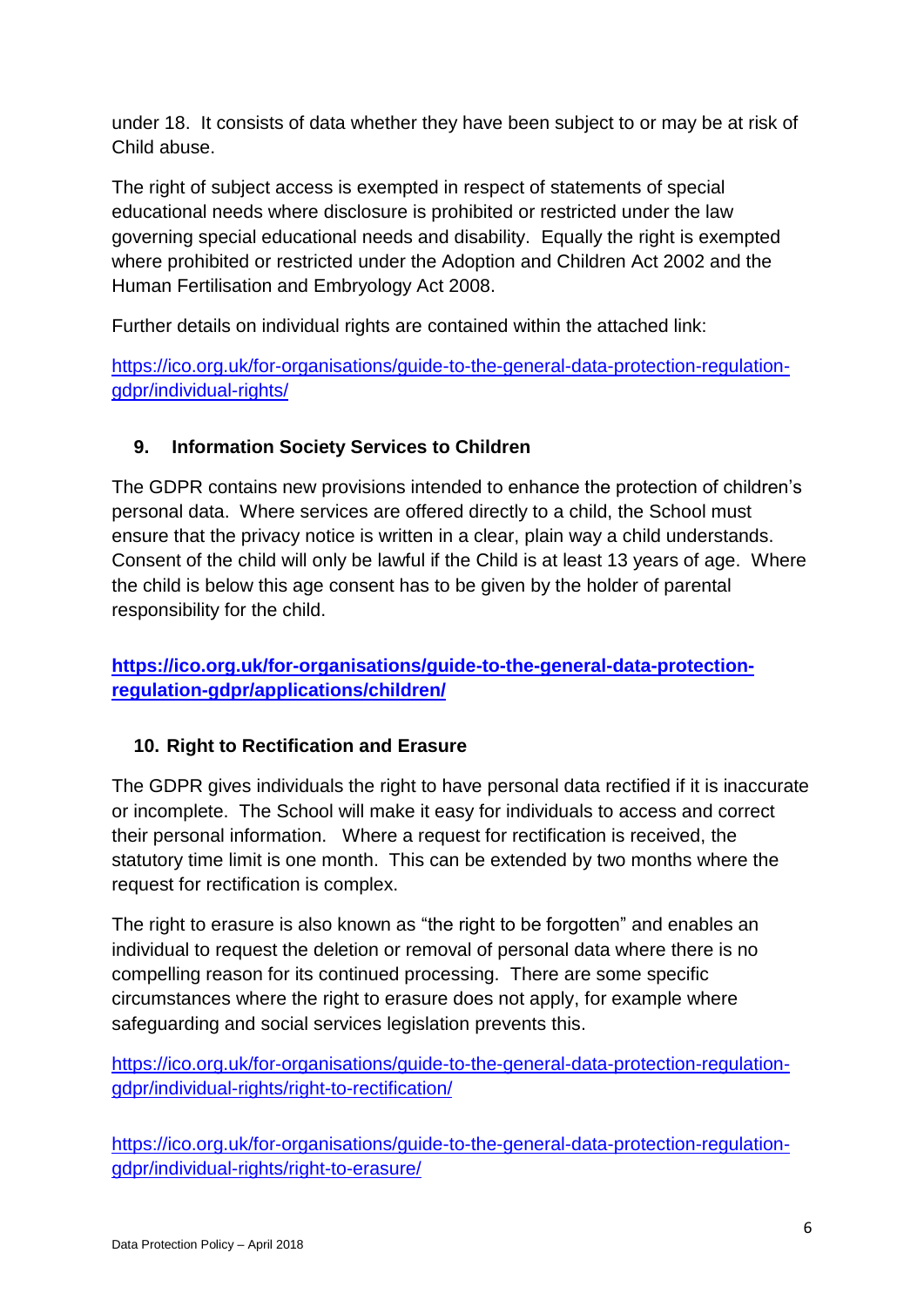#### **11. Records Management**

Personal information will be held for no longer than is necessary. Appropriate Records Management procedures or policies will comply with this principle.

#### **12. Security**

The GDPR requires personal data to be processed in a manner that ensures its security. This includes protection against unauthorised or unlawful processing and against accidental loss, destruction or damage.

Appropriate technical and organisational measures will be taken to ensure the security of such data and including:

The pseudonymisation and encryption of personal data;

The ability to ensure the ongoing confidentiality, integrity, availability and resilience of processing systems and services;

The ability to restore the availability and access to personal data in a timely manner in the event of a physical or technical incident;

The regular testing, assessing and evaluating of the effectiveness of technical and organisational measures for ensuring the security of the processing.

Access to personal information will be strictly controlled through the use of password and encryption facilities. Access to systems will be restricted to those users that need it to undertake their duties, access rights will be reviewed on a regular basis. Security measures will be implemented to ensure that personal information is not automatically made widely available.

All staff are made aware of the following requirements.

- Paper-based records and portable electronic devices, such as laptops and hard drives that contain personal information are kept in a secure location when not in use
- Papers containing confidential personal information should not be left on office and classroom desks, on staffroom tables or pinned to noticeboards where there is general access
- Passwords that are at least 8 characters long containing letters and numbers are used to access school computers, laptops and other electronic devices. Staff and pupils are reminded to change their passwords at regular intervals. All School laptops have passwords changed regularly.
- Encryption software is used to protect all portable devices and removable media, such as laptops and USB devices if they contain sensitive data.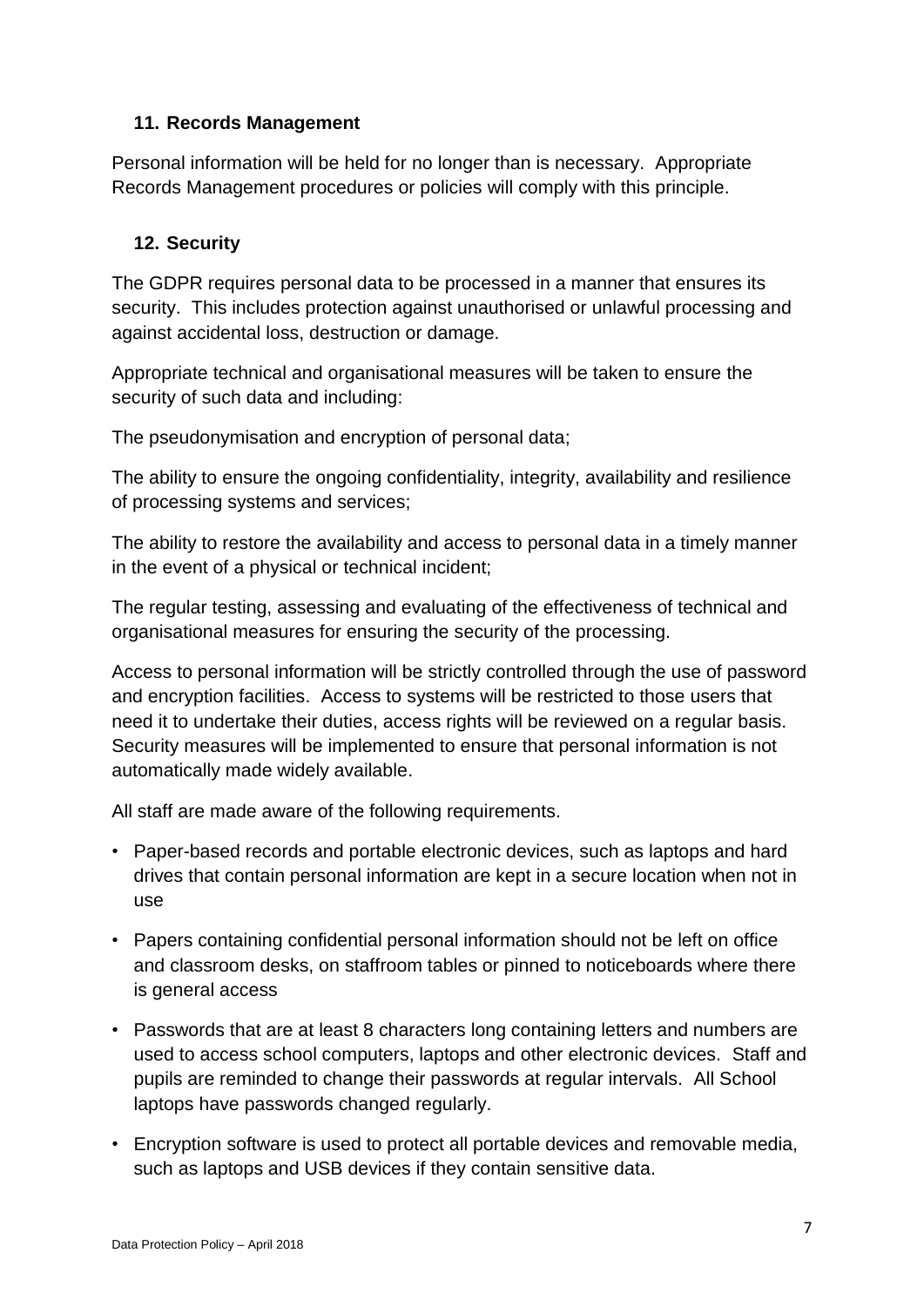• Personal information that is no longer needed, or has become inaccurate or out of date, is disposed of securely. For example, we will cross-shred or incinerate paper-based records.

[https://ico.org.uk/for-organisations/guide-to-the-general-data-protection-regulation](https://ico.org.uk/for-organisations/guide-to-the-general-data-protection-regulation-gdpr/security/)[gdpr/security/](https://ico.org.uk/for-organisations/guide-to-the-general-data-protection-regulation-gdpr/security/)

#### **13. Contracts / Data Sharing**

When third parties handle data on behalf of the School such as contractors, agents, partners, consultants, etc. there will be a written agreement between the School and the third party confirming that they have appropriate technical and organisational security measures in place to safeguard the personal data and such third parties will only act on the instructions of the School. The School will comply with the further requirements, for third party processing as set out in Article 28 of the GDPR. The School must only appoint contractors who can provide "sufficient guarantees" that the requirements of the GDPR will be met and the rights of individuals are protected.

In sharing personal data the School will follow the Information Commissioner's Guidance in respect of data sharing or the Wales Accord on Sharing of Personal Information.

[https://ico.org.uk/for-organisations/guide-to-the-general-data-protection-regulation](https://ico.org.uk/for-organisations/guide-to-the-general-data-protection-regulation-gdpr/accountability-and-governance/contracts/)[gdpr/accountability-and-governance/contracts/](https://ico.org.uk/for-organisations/guide-to-the-general-data-protection-regulation-gdpr/accountability-and-governance/contracts/)

#### **14. Data Protection Impact Assessment (DPIA) new systems.**

Data protection impact assessments are a tool which can help identify the most effective way to comply with data protection obligations and meet individuals' expectations of privacy. An effective DPIA will allow the School to identify and fix problems at an early stage, reducing the associated costs and damage to reputation, which might otherwise occur.

School representatives must carry out a DPIA when:

- using new technologies; and
- the processing is likely to result in a high risk to the rights and freedoms of individuals.

[https://ico.org.uk/for-organisations/guide-to-the-general-data-protection-regulation](https://ico.org.uk/for-organisations/guide-to-the-general-data-protection-regulation-gdpr/accountability-and-governance/data-protection-impact-assessments/)[gdpr/accountability-and-governance/data-protection-impact-assessments/](https://ico.org.uk/for-organisations/guide-to-the-general-data-protection-regulation-gdpr/accountability-and-governance/data-protection-impact-assessments/)